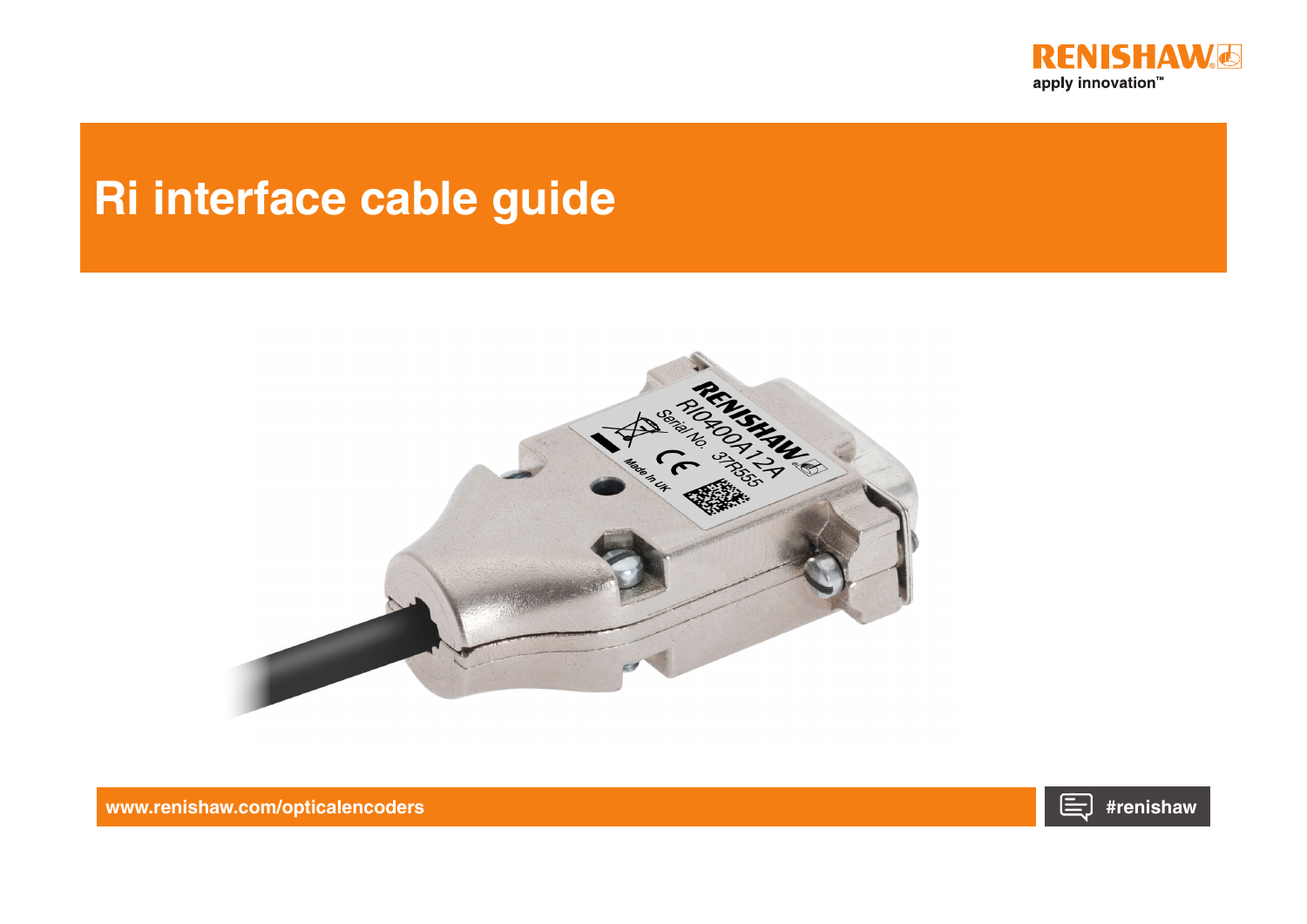## **System connection**

The optional Ri cable guide aids assembly of the connector. There are two versions depending upon which type of readhead is being connected.

| Readhead | Cable guide part number |
|----------|-------------------------|
| ATOM™    | A-9693-2577             |
| TONiC™   | A-9770-0019             |

Approved ESD precautions must be followed at all times during readhead and interface electrical connections. The ATOM and TONiC readheads are connected to the Ri interface via a small, rugged connector to allow for easy feed-through during installation.



3. Remove the interface PCB and place the appropriate Ri interface cable guide into the bottom half of the housing, ensuring correct orientation as shown.



### **Inserting the Ri cable guide**

- 1. Open the interface housing by removing the 2 screws shown (4-40 UNC screws and nuts).
- 2. With the plain side uppermost, remove the top half of the housing, so that the interface PCB is exposed and the readhead connection socket is visible.

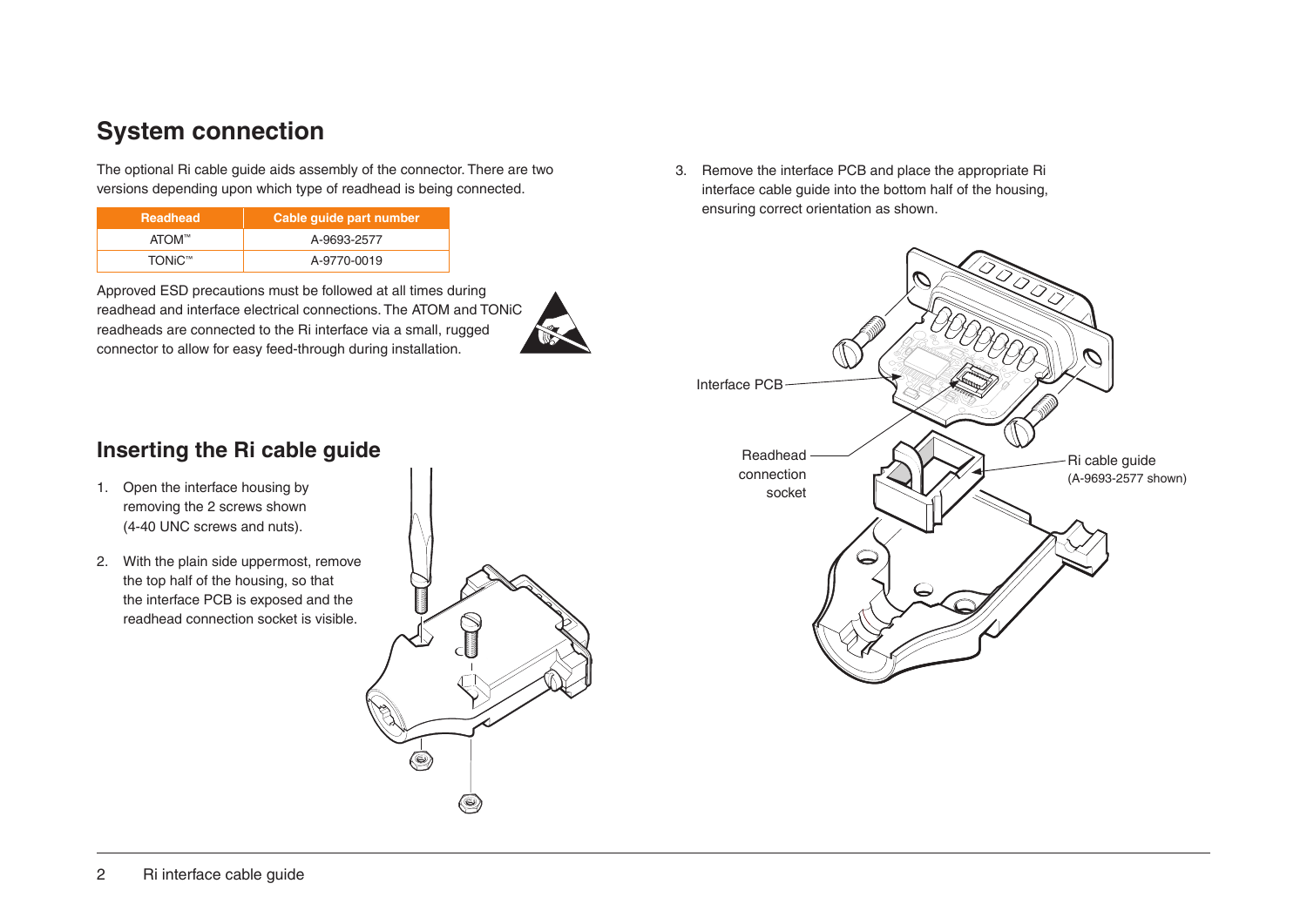

- 4. Place the interface PCB back into the bottom housing.
- 5. Taking care not to touch the pins, plug the readhead connector into the socket in the interface, ensuring correct orientation as shown.

**NOTE:** Care is required to hold the assembly together as the PCB is fixed only to the 15 way connector and the jack screws are loose.



- 6. Ensure the cable ferrule is located in the recess on the inside of the bottom housing, the cable loops under the Ri cable guide, and no wires are at risk of being trapped, as you re-assemble the housing.
- 7. Refit the screws.